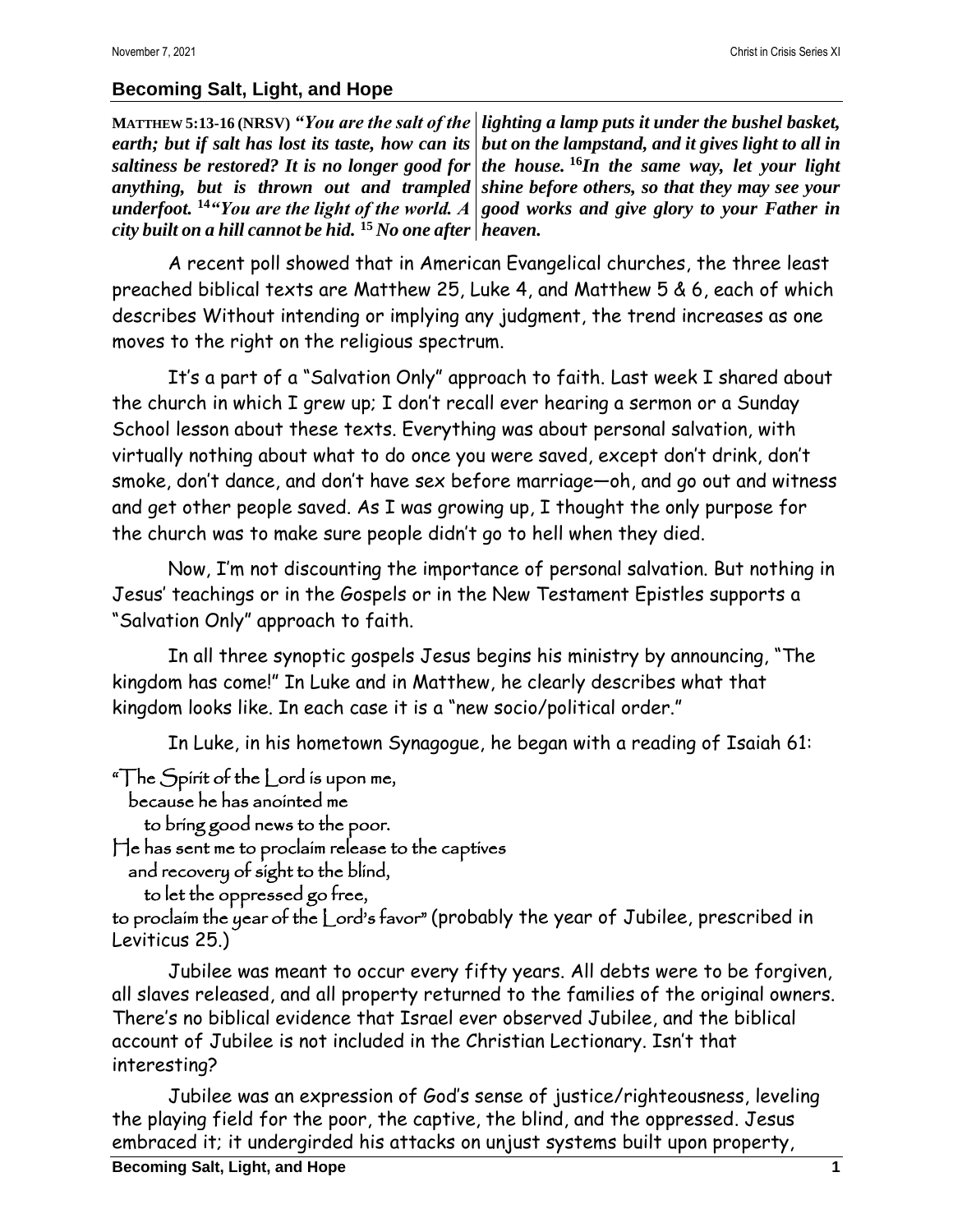wealth, and power: "God has sent me to proclaim Jubilee."

In Matthew, the Sermon on the Mount begins with the Beatitudes, in which Jesus lays out his vision for this "Kingdom that is at hand." Jim Wallis says "It's like a charter or constitution, the clearest and simplest framework for what the new order he came to bring will look like." <sup>1</sup> Blessed are the humble, the ones whose empathy can make them mourn, the meek, the merciful, the pure in heart, those whose lives are lived sacrificially for righteousness (and in the Bible, Justice and Righteousness come from the same root word; they're first cousins.)

Nowhere in either text is there mention of heaven or eternal life. Please don't misunderstand: the New Testament is clear: John's gospel proclaims, "God so loved the world that God gave God's only begotten son, in order that whoever believed in him would not perish but would have eternal life." That's clear.

God so loved "the world" (and the word in the original language is "cosmos" not just this planet, but the whole ordered and harmonious universe.) God created all humanity in the divine image and loves all humanity and is concerned about ultimate and eternal expressions of that love. That's clear.

But, unless we're selective in our biblical application, it's equally clear that God's concern with eternity is never separated from God's concern that humanity interrelate with righteousness and justice—on earth as it is in heaven. And that concern for righteous and just human interaction is expounded repeatedly by the Hebrew prophets and by Jesus in his first acts of ministry.

Immediately following the Beatitudes is the passage Mark read earlier—a metaphor repeated once in Mark and three times in Luke—in which Jesus compares living into this "way" to being the "salt" and "light" the world so desperately needs,<sup>2</sup> *especially in times of crisis.* And it would be difficult to deny that today's culture of rage, characterized by moral, ethical, and political chaos and violence, is a crisis. America—and American Christianity—are houses divided.

Jim Wallis' primary thesis, and I concur, is that public policy in America, and the process of legislating, executing, and adjudicating that policy currently do not reflect an integrity of values and principles and application Christians can endorse.

The North American culture in general, and specifically that subculture that calls itself, "Christian," has become disconnected from Jesus, and does not live by his teachings and his examples. Instead, Jesus has been dressed up in red, white, and blue, an American flag thrust into one hand and a Bible into the other; and he's been pushed into molds that represent various regional socio-political values and the ethos that comprises this house divided.

**<sup>1</sup>** Wallis, Jim. Christ in Crisis (p. 245-246). HarperOne. Kindle Edition. **2** Ibid., p. 245.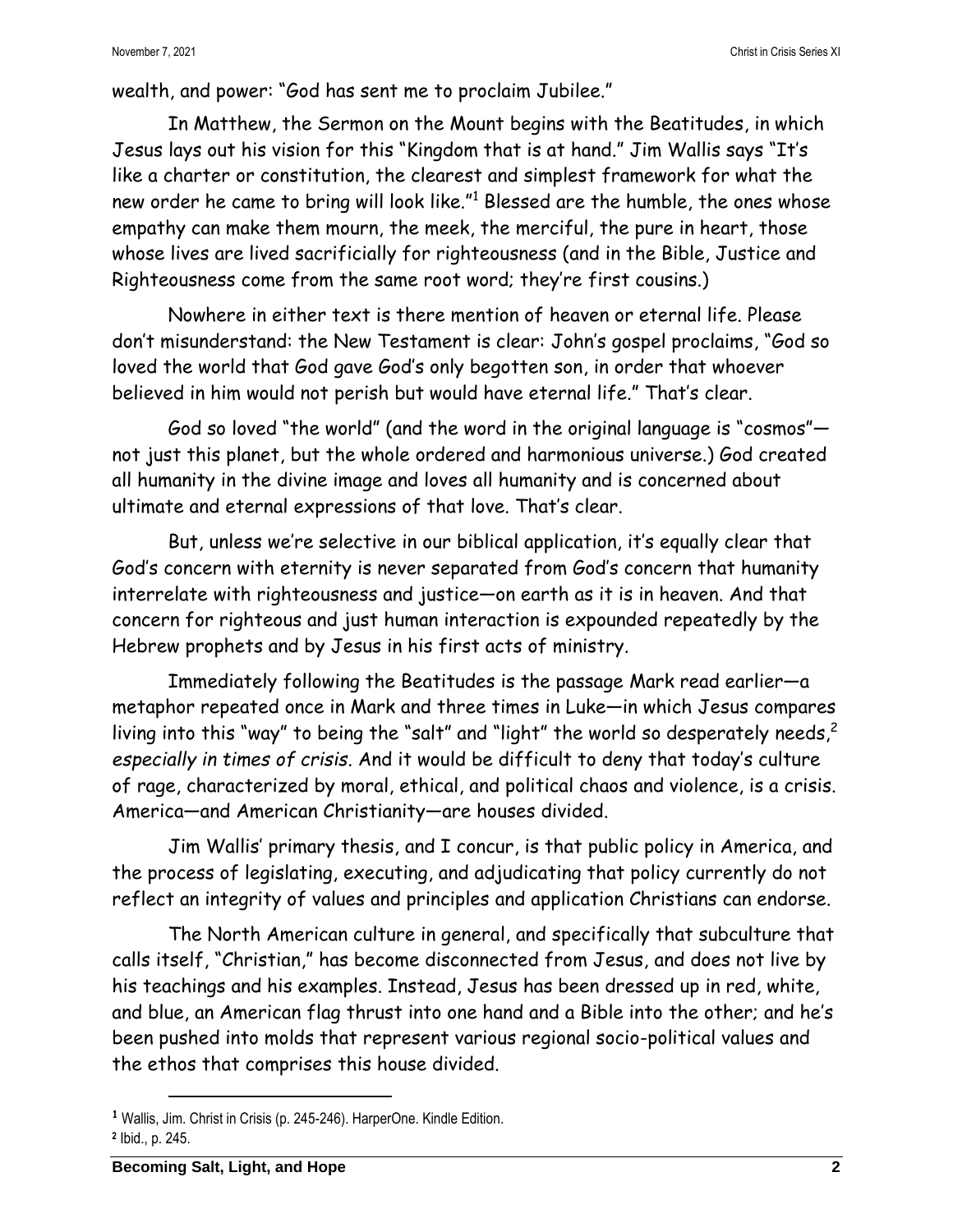But to the degree that people of faith become "salt" and "light," there is hope, because hope is not a feeling, but a decision; not a mood, but a choice; and one based on faith.<sup>3</sup>

These qualities of life, these behaviors Jesus says are "salt" and "light:" They become signs and signals of the kingdom of God—the characteristics of the new order that is at hand. They comprise how the kingdom begins within each one of us and goes into the world—and is meant to change the world. Living this way, by doing and being these things, is how the kingdom will come<sup>4</sup>—on earth, as it is in heaven.

Salt is a preservative, and there is much to preserve and keep about life and culture and history. In proper proportions, salt works to help regulate bodily functions and metabolism and temperature—to sustain a balance within the human body. Those who inhabit the new order—the kingdom that is at hand—will work to help sustain a balanced perspective between beliefs and principles that are different, but don't have to be antagonistic.

As "light," citizens of the new order reveal the things we should not let darkness cover up or make us accept—things that should be different. Light exposes injustice and illuminates ways of racial and economic justice. Only when light shines will the darkness go away. Light also serves as a beacon that others can see, illuminating what true love and justice look like. And remember, as Cornel West has said, "Never forget that justice is what love looks like in public."<sup>5</sup>

When I was in high school a group of us went to a Billy Graham crusade held in a huge indoor arena. As we entered, each person was given a book of matches. At a given moment, the lights were turned out, and everyone was instructed to strike one match from their book. The arena was lit almost as bright as with the electric lights. Then, one-by-one, the matches went out, and we were in darkness.

When the lights came back on, Billy Graham began his sermon on the theme, you are the light of the world. He noted how bright the room was when everyone's light was shining. Then, noted what happens when individual lights go out. Finally, he noted that, when only one match was still burning, it could be seen from all over the arena. He said, never underestimate the effectiveness of your light.

It's true: a small candle burning outside on a bright sunshiny day will scarcely be seen. But on a dark, stormy night, when the electricity goes out, that same small candle beside the crib makes all the difference in the world.

In a dark world, the smallest light can be seen by all. When you live in the

<sup>3</sup> Ibid., p. 248.

<sup>4</sup> Ibid., p. 246.

<sup>5</sup> Ibid., p. 247-248.